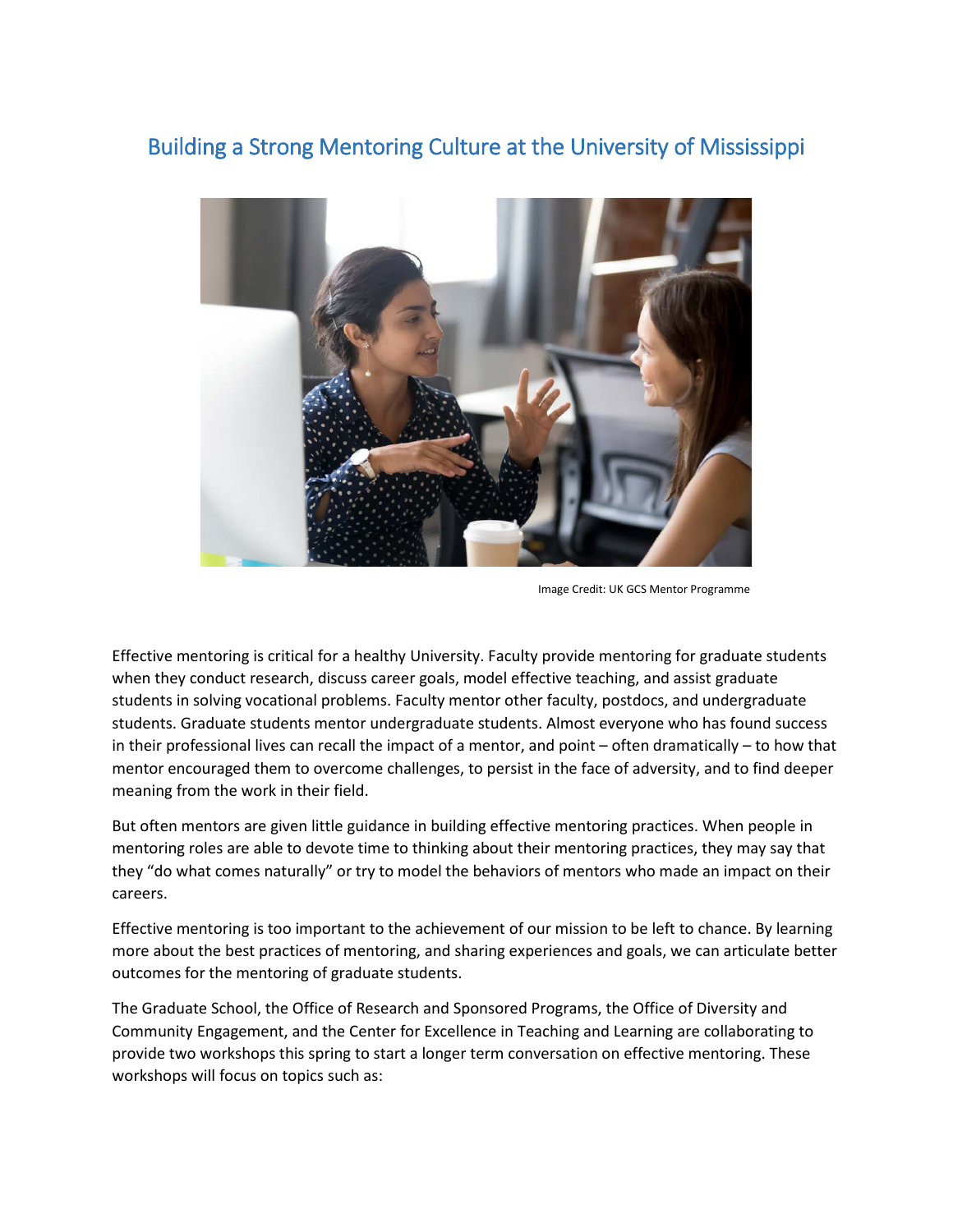- how to support effective mentoring practices
- how to avoid mentoring pitfalls
- how the unique needs of mentees can be identified and addressed
- how to consider the varied and specific perspectives of mentors and of mentees
- the importance of supporting the mental health and work/life balance of mentees
- the value of effective mentorship
- how to improve as a mentor
- what to expect and to request as a mentee.

These workshops will be of particular interest to current and future faculty members, postdoctoral fellows, and graduate students. Each workshop will be repeated—so we suggest that you plan to attend one of each—and takeaway lunches will be available for those who RSVP.

### Workshop 1: A Panel Discussion on Mentoring Experiences

21 March 2022, 12:00 to 12:50 p.m., Student Union 124 [RSVP link](https://docs.google.com/forms/d/e/1FAIpQLSd2HLl585StTcPlaQrrTdSgOj0MOBeCjLQg6mid7MryFEDmhw/viewform)

22 March 2022, 12:00 to 12:50 p.m., Student Union 124 [RSVP link](https://docs.google.com/forms/d/e/1FAIpQLSd2HLl585StTcPlaQrrTdSgOj0MOBeCjLQg6mid7MryFEDmhw/viewform)

What are effective mentoring practices? How do we support effective mentors, and how do we share their knowledge and experiences? This panel will address their experiences with mentoring at the University of Mississippi.

- Dr. Cristiane Surbeck, Chair and Professor of Civil Engineering
- Dr. Leigh Anne Duck, Associate Professor of English
- Dr. John Bentley, Professor of Pharmacy Administration
- Dr. Norris "EJ" Edney III, Assistant Vice Chancellor for Diversity and Inclusion
- Kritika Gupta, Ph.D. Student in Nutrition and Hospitality Management
- Dr. Annette Kluck, Dean of the Graduate School and Professor of Leadership & Counselor Education, Moderator

#### Workshop 2: Case Studies and Vignettes of Mentoring Challenges

#### 28 March 2022, 12:00 to 12:50 p.m., Student Union 321 [RSVP link](https://docs.google.com/forms/d/e/1FAIpQLScBOtrN8MFnJ8omvw8a7Be1KXCH-_8WyZ9gYoPCe3b-4tBW3A/viewform)

29 March 2022 12:00 to 12:50 p.m., Student Union 321 [RSVP link](https://docs.google.com/forms/d/e/1FAIpQLScBOtrN8MFnJ8omvw8a7Be1KXCH-_8WyZ9gYoPCe3b-4tBW3A/viewform)

By examining realistic scenarios, difficulties in mentoring and steps needed for effective mentoring can be addressed. In this session, hosts will present three mentoring vignettes. Participants will work in groups to discuss responses to the mentoring challenges and identify best practices.

Dr. Norris "EJ" Edney III, Assistant Vice Chancellor for Diversity and Inclusion, Moderator.